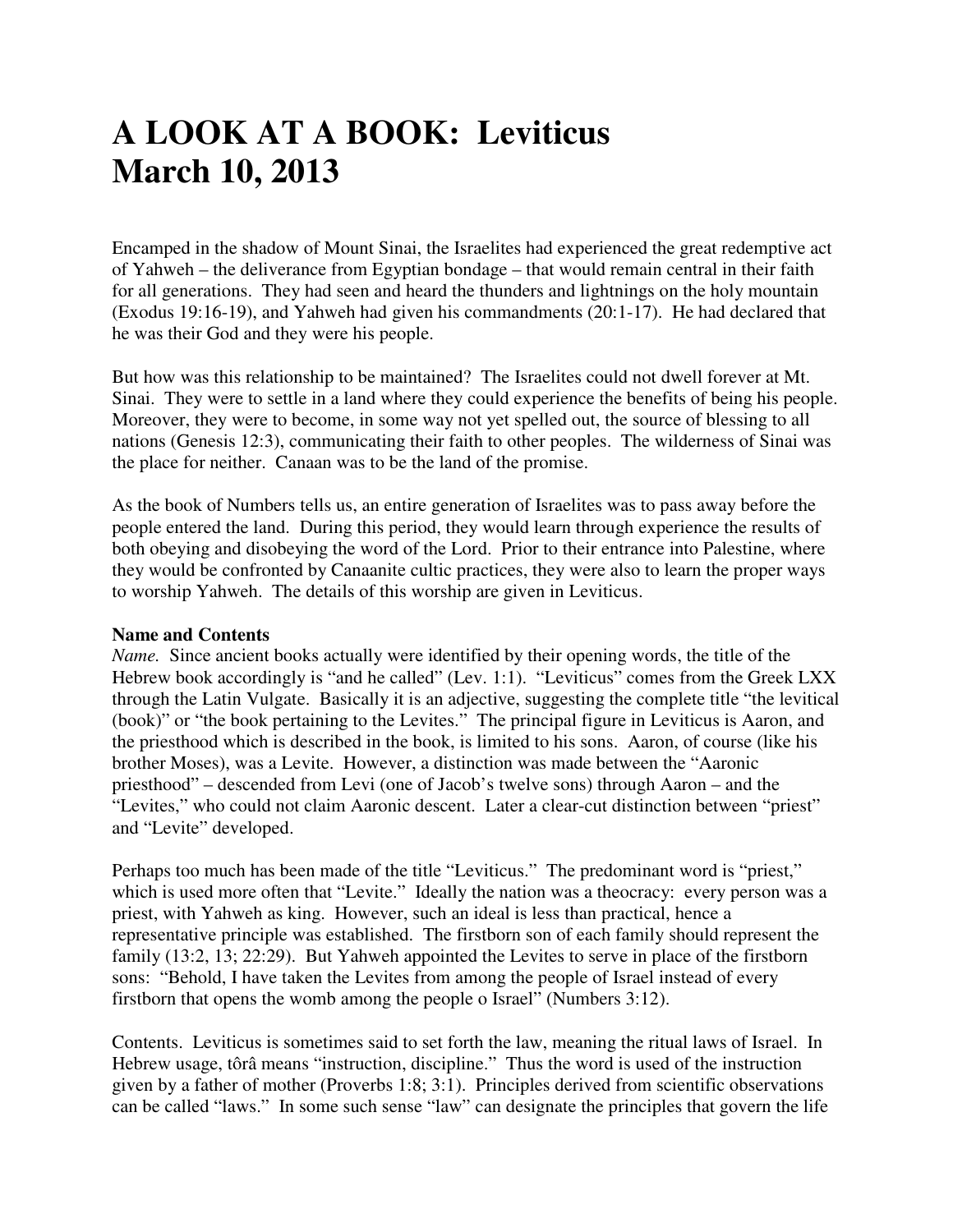of Yahweh's covenant people. In the Old Testament, "law" includes "statutes," "judgments," "commandments," and "precepts." Nonetheless, it is far more helpful to look upon Leviticus as a book of instructions for the priest-nation and their priestly representatives. These instructions concern cultic ritual and worship – the acts and attitudes which Yahweh's people are to maintain if they are to have unbroken fellowship with Yahweh.

The central theme of Leviticus might well be expressed by "holiness." Two questions are raised by this basic theme of holiness. First, how can sin be removed so people may become holy? Second, how can people maintain the holiness essential to fellowship with a holy god? Leviticus 1-16 deals essentially with the first question; and the closing portion of the book, with the second.

# **Biblical Concept of Holiness**

Originally qādôš meant simple "set apart," specifically for religious purposes. God is set apart from sin and sinful humanity. God created Adam for fellowship with him, but sin broke that fellowship, and Adam and Eve were driven from the garden. Yahweh's moral excellence, then, became part of the concept of his holiness. Holiness thus came to have the derived or biblical meaning of moral excellence.

#### **Sacrifices and Offerings**

*Offerings.* According to 7:37, five "offerings" were included in the law which Yahweh revealed to Moses on Mt. Sinai. One of these, always referred to in the plural as the "peace offerings," was divided into three kinds, hence there were seven offerings in all.

Cereal offering Burnt offering Sin offering Guilt (or trespass) offering Sacrifice

 *Role of the Person Making Offering.* The offering was to represent the offerer's own life – an animal he had raised or grain he had produced – and was to be of superior value (generally a male without blemish, or fine flour, or the best of firstfruits). The offerer placed his hand on the head of the victim, probably indicating personal identification (1:4). Whether the offerer confessed his sin at the time of presenting the sacrifice is op en to question. Since the ritual of the Day of Atonement clearly stipulates such a confession (16:20), it seems reasonable that this was part of every ritual of sacrifice.

| Name of Offering   | Purpose            | Kind of Offering     |
|--------------------|--------------------|----------------------|
| Holocaust or burnt | To atone for       | Male without blemish |
| offering           | unwitting sin in   | from herd or flock   |
| $1:3-17$           | general            | or two birds         |
| 6:8:13             |                    |                      |
| Sin offering       | To atone for       | Priest: bull         |
| $4:1 - 5:13$       | specific unwitting | Whole congregation:  |
| $6:24-30$          | sin                | young bull           |
|                    |                    | Ruler: male goat     |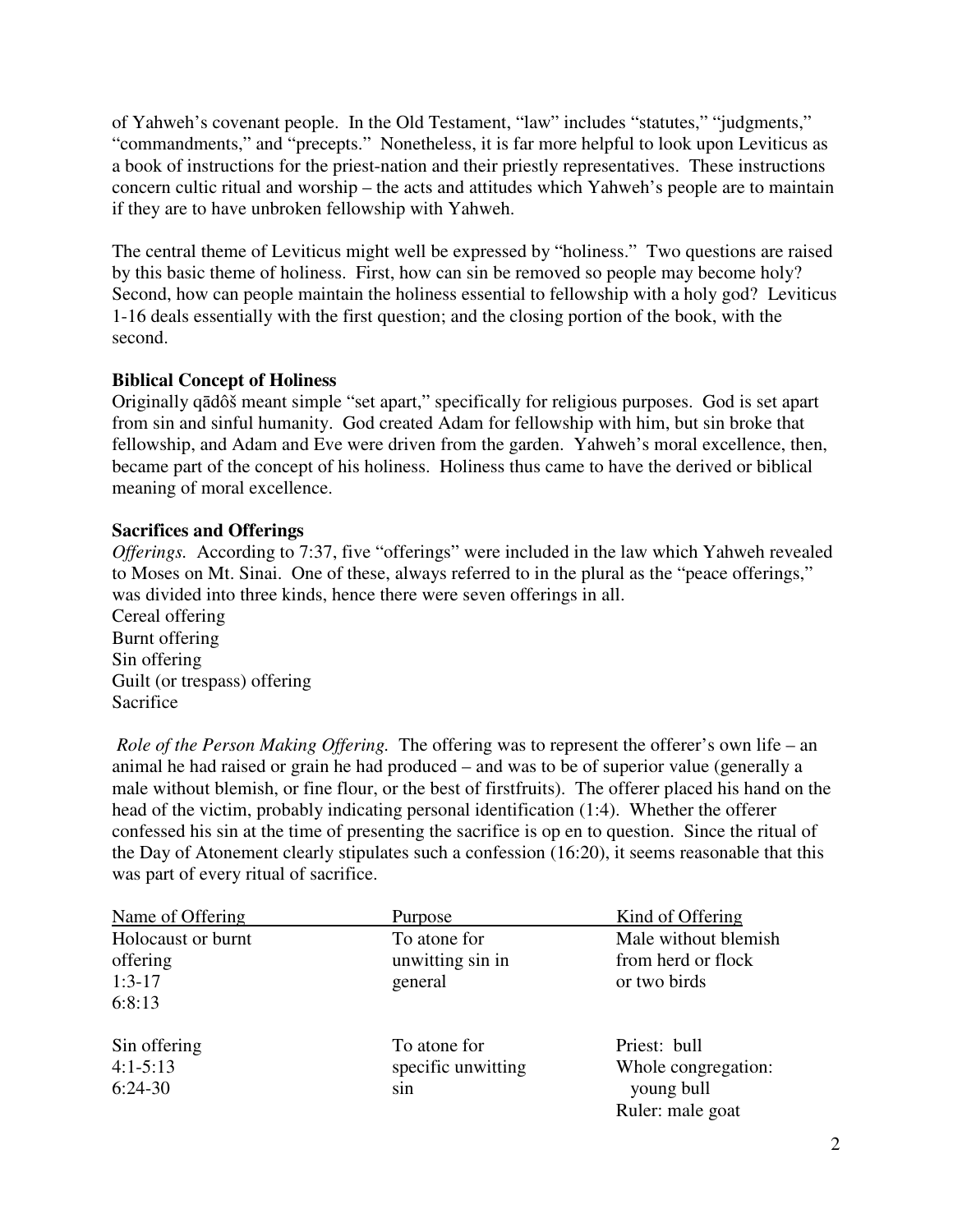| Name of Offering                                        | Purpose                                                   | Kind of Offering<br>One of people: female<br>Goat or sheep<br>Poor person: two birds;<br>very poor: flour                                                   |
|---------------------------------------------------------|-----------------------------------------------------------|-------------------------------------------------------------------------------------------------------------------------------------------------------------|
| Guilt or<br>trespass offering<br>$5:14-6:7$<br>$7:1-10$ | To atone for<br>unwitting sin<br>requiring<br>restitution | Like sin offering<br>(plus restitution)                                                                                                                     |
| Cereal offering<br>$2:1-16$<br>$6:14-23$                | To secure or retain<br>good will                          | Fine flour or cakes or<br>wafers or firstfruits<br>with oil, frankincense,<br>salt, but no leaven or<br>honey<br>Usually accompanied by<br>animal sacrifice |
| Peace offerings<br>$3:1-17$<br>$7:11-21,28-36$          | To render thanks<br>to Yahweh                             | Male or female from<br>herd or flock without<br>without blemish                                                                                             |
| Thank offering                                          | For a blessing<br>received                                |                                                                                                                                                             |
| Vow offering                                            | Upon completion<br>of a yow                               |                                                                                                                                                             |
| Freewill offering                                       | From a glad heart                                         |                                                                                                                                                             |

The offerer was sacrificing not only a choice animal which he had raised but a substitute for himself. The whole sequence of acts he performed could not help but impress him with the penalty invoked for sin: it cost a life.

*Significance of Blood.* Throughout the law of the offerings the blood is emphasized. It lies also at the heart of the Christian faith, both in the sacrifice of Christ on the cross and in the symbolism of the Lord's Supper. The fact is simple: the shedding blood means the death of the victim. The symbolic meaning lies in identifying the one making the sacrifice with the victim, for it symbolizes the death of the sinner. The penalty for sin is death, but the animal dies in place of the sinner.

*Day of Atonement*. The high priest was the intermediary between the holy God and the sinful people. In the symbolism of the tabernacle (later, the temple), Yahweh was present between the cherubim in the Holy of Holies. On the Day of Atonement, Aaron the high priest put off his priestly robes, donned simple white garments, and performed the ritual. First, he made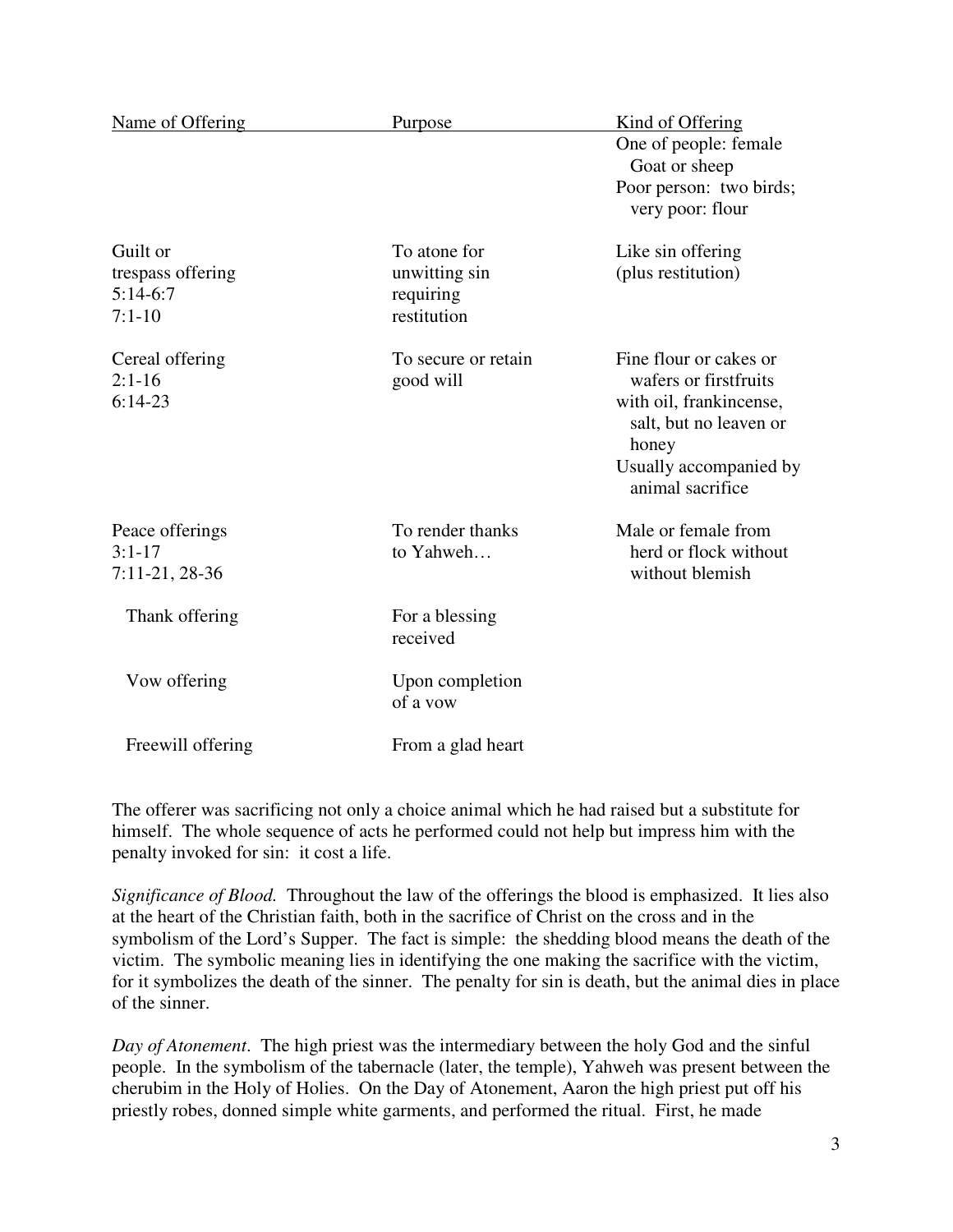atonement for himself and his house (16:6), for he, too, was a sinner needing his sins covered. Then he offered a goat as sin offering for the people (v. 15). Both times he took blood and sprinkled it on the "mercy seat" in the Holy of Holies.

Aaron then took a live goat (scapegoat), laid both hands upon its head, and confessed over it "all the iniquities of the people of Israel and all their transgressions, all their sin; and he…put them upon the head of the goat" and sent the goat into the wilderness (v. 21).

# **Laws of Holiness**

*Holiness Code.* Chapters 17-26 sometimes is called the Holiness Code. It is a loose collection of principles representing the way of life of people called to be holy, and might better be called the Torah of Holiness.

*Law of Neighbor Love.* When asked, "Which is the great commandment in the law?" Jesus replied with two commandments, the first from Deuteronomy ("You shall love the Lord your God with all your heart, and with all your soul, and with all your mind") and the second from Leviticus ("You shall love your neighbor as yourself"; Matthew 22:36-40; cf. Leviticus 19:18). The law of neighbor love in Leviticus comes at the end of a group of somewhat miscellaneous laws that express holiness (see v. 2) in such ways as revering mother and father, keeping Sabbaths, avoiding idolatry, performing peace offerings, and leaving a portion of the harvest for the sojourner. The law of neighbor love follows admonitions against slander or "standing forth against the life" or taking vengeance or bearing a grudge against one's neighbor. It is an excellent summary of one's relationship to those in the community of everyday life.

#### **Relevance of Leviticus Today**

In his commentary on Leviticus, N. Micklem asks, "Has such a book any place in the Christian Bible?" and answers in the affirmative. However, not a few readers have found the book of no modern significance. Even Micah (6:6-8) and other prophets seem to question the validity of bloody sacrifices, and the author of Hebrews apparently set aside forever the levitical system (Hebrews 10:1-17).

But if the love of God is relevant today, so is Leviticus. Behind its stern requirements and strict regulations stands the loving heart of Yahweh who longs for the fellowship of his people. The same grace that snatched them from slavery in Egypt sought to maintain regular communion with them. God's holiness insisted that for fellowship to be enjoyed, sin must be dealt with, and on terms acceptable to him. Leviticus, thus, is much more than a compendium of sacrifices and feasts, for it spelled out the terms of that fellowship.

If the sacrifice of Christ is relevant, and also the discussion in Hebrews, then so is Leviticus. The sacrifice of Christ, as he himself described it prior to the event, and his apostles afterwards, can be understood only in the light of the Jewish sacrificial system. The epistle to the Hebrews underscores this.

However, Leviticus is relevant at a different level. In his revelation of redeeming love – that he loved the sinner but hated the sin – Yahweh used the symbols of Leviticus as preparation for his fuller revelation in Christ (cf. Hebrews 1:1). The symbols or types have been replaced by a reality. Symbolic sacrifices are no longer necessary, for the real sacrifice of Christ has made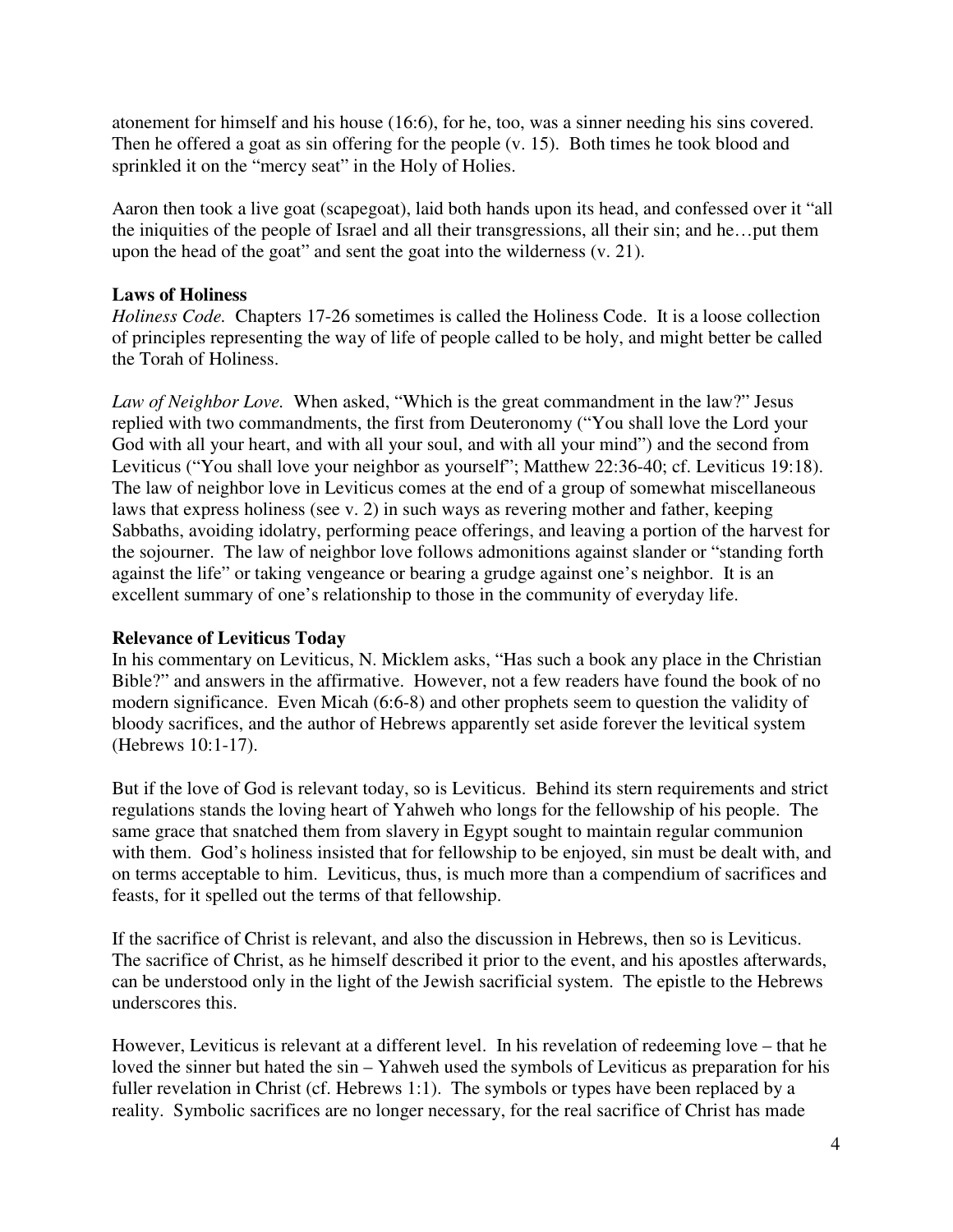them so. Yet, the ancient symbols do contain much that is profitable for instruction. In fact, one cannot fully understand the New Testament concepts of sin and salvation apart from the Old Testament, which prepares for the new revelation.

Occasionally the comment is made that the God and Father of Jesus Christ is not the Old Testament Yahweh. Jesus Christ himself strongly denies this, in both his words and his sacrifice. The God and Father of Jesus Christ is a holy God, offended by sin, who requires that blood be shed to remove sin. He has provided the substitute "lamb" in the person of his own Son, through whom has come "atonement" (Romans 5:11, KJV; RES "reconciliation"). Christ memorialized this for the entire present age ("until he comes") in the Lord's Supper, using Old Testament language in the words of institution (Matthew 26:26-28 par. Exodus 24:8; cf. also 1 Corinthians 10:23-27). In faith sins are laid on the "Lamb of God," who, like the scapegoat of the Day of Atonement, "takes away" sins (see John 1:29). Without understanding the language and symbols of Leviticus, how can one fully understand the deepest meaning of the New Testament?

# **Key Passages**

# **Leviticus 16**

Leviticus 16 can be described as the "inner sanctum" of the Torah. Here at the heart of Leviticus, the central book of the Pentateuch, are a few small steps for a man (the high priest), but a giant leap for humanity toward the heart of God.

Throughout the year, sacrifices at the Israelite sanctuary removed sins and severe physical ritual impurities from those who offered them there. All this contact with human faults and faultiness meant that the sanctuary itself needed periodic cleansing so that the holy Lord could continue to reside there. If it became excessively polluted, he would abandon it (cf. Ezekiel 9:3; 10:4, 18-19; 11:22-23). As a result, once a year, on the tenth day of the seventh month, the high priest performed a special complex of rituals to purify the entire sanctuary (Leviticus 16). Since this purgation involved the high priest approaching the Presence of God in the Most Holy Place, which he could enter only on this day (16:2, 12-16), it was the most awesome, climactic day of the year. Its biblical name is *yom hakkippurim* (23:27-18), "The Day of Purgation," known today as Yom Kippur or the Day of Atonement.

Purging moral faults and ritual impurities out of the sanctuary was not enough. The sins had to be permanently banished from the Israelite camp in which the Lord dwelt. So the high priest used a live goat, the so-called "scapegoat," as a ritual "garbage truck" to haul the moral faults of all Israelites, both priests and laity, into the desert and leave them there (16:10, 20-22).

While the high priest was cleansing the sanctuary and camp on their behalf, the rest of the Israelites were to participate and thereby show loyalty to God by practicing self-denial through fasting and by resting from work (16:29, 31; 23:28-32). Through the purification of the sanctuary, the people themselves were morally purified from all their sins (16:30).

# **Leviticus 19:14-18**

Continuing the idea of protection for disadvantaged members of society, verse 14 prohibits treating a physically challenged individual disrespectfully or harmfully by taking advantage of that person's weakness.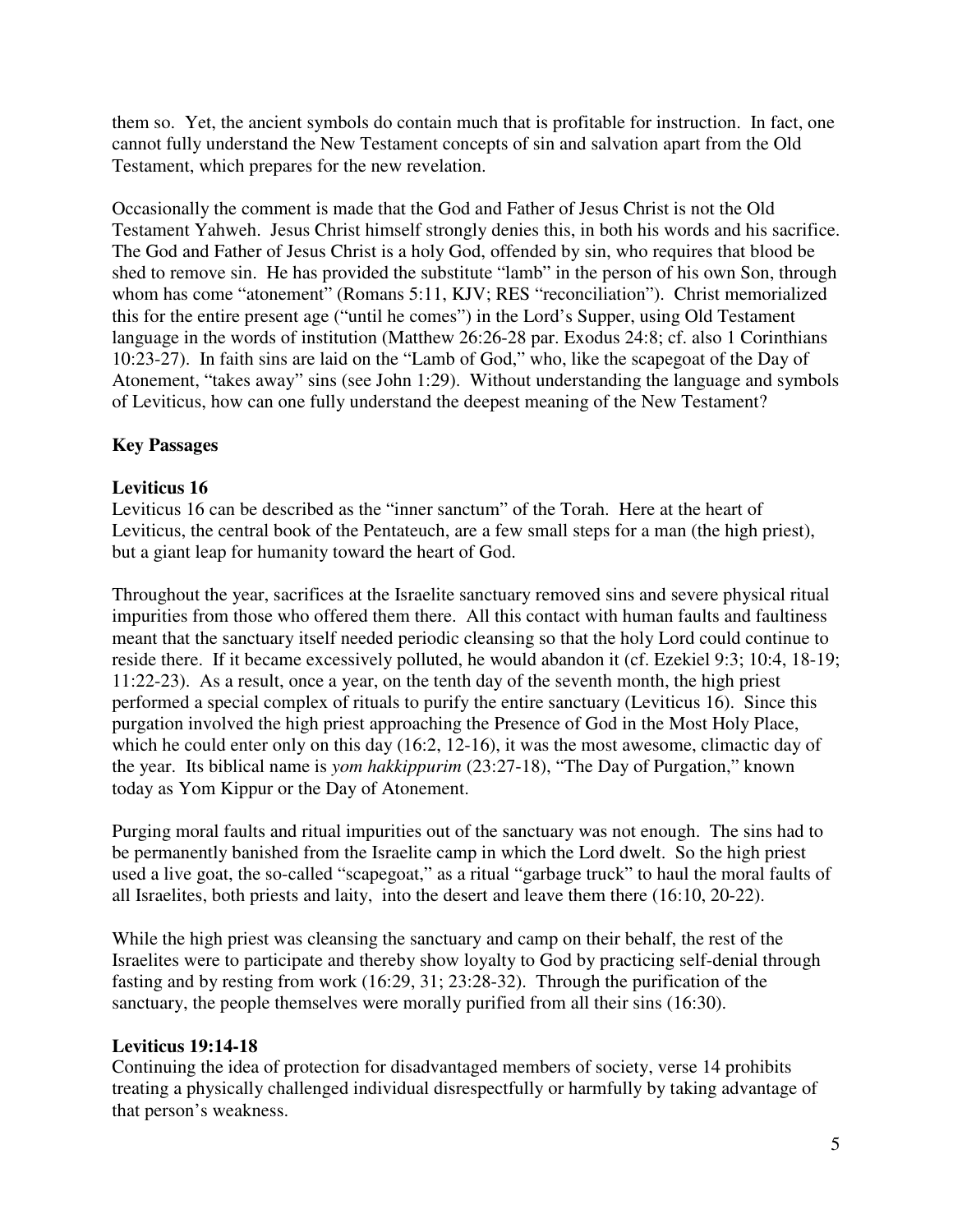God is powerful to defend the weak, and all are accountable to him: "The Lord watches over the stranger; He gives courage to the orphan and widow, but makes the path of the wicked tortuous" (Psalm 146:9; see also Psalm 82).

*Holiness in the heart.* Leviticus 19:16-18 addresses damaging behaviors and the underlying attitudes toward other people that cause or prevent them. Verse 16 speaks against spreading slander and profiting by it (lit., "standing upon") the blood of a fellow person. The link between these is all too common: By starting malicious rumors, it is possible to hurt or even destroy a person and in the process gain advantage, whether simply to improve the relative status of one's image at the expense of someone else or even to remove the victim in order to take something that belongs to him or her (cf. the story of Naboth's vineyard in 1 Kings 21).

Remarkably, this law controls an internal attitude that is "in your heart." No human legislative body would dream of formulating such a decree because not even the FBI, with the latest surveillance technology, can enforce it. The Lord can hold people responsible to love (19:18) rather than hate (v. 17) or covet (Exodus 20:17) because his perception penetrates human thought.

# **Outline of Leviticus**

- I. Laws on Sacrifice (1:1-7:38)
	- A. Instructions for the Laity (1:1-6:7)
		- 1. The burnt offering (ch. 1)
		- 2. The cereal offering (ch. 2)
		- 3. The peace offering (ch. 3)
		- 4. The purification offering (4:1-5:13)
		- 5. The reparation offering (5:14-6:7)
	- B. Instructions for the Priests (6:8-7:38)
		- 1. The burnt offering (6:8-13)
		- 2. The cereal offering (6:14-18)
		- 3. The priest's cereal offering (6:19-23)
		- 4. The purification offering (6:24-30)
		- 5. The reparation offering (7:1-10)
		- 6. The peace offering (7:11-36)
		- 7. Summary (7:37-38)
- II. Institution of the Priesthood (8:1-10:20)
	- A. Ordination of Aaron and his Sons (ch. 8)
	- B. Aaron's First Sacrifices (ch. 9)
	- C. Judgment on Nadab and Abihu (ch. 10)
- III. Uncleanness and its Treatment (11:1-16:34)
	- A. Unclean Animals (ch. 11)
	- B. Uncleanness of Childbirth (ch. 12)
	- C. Unclean Diseases (ch. 13)
	- D. Cleansing of Diseases (ch. 14)
	- E. Unclean Discharges (ch. 15)
	- F. Purification of the Tabernacle from Uncleanness (ch. 16)
- IV. Prescriptions for Practical Holiness (17:1-27:34)